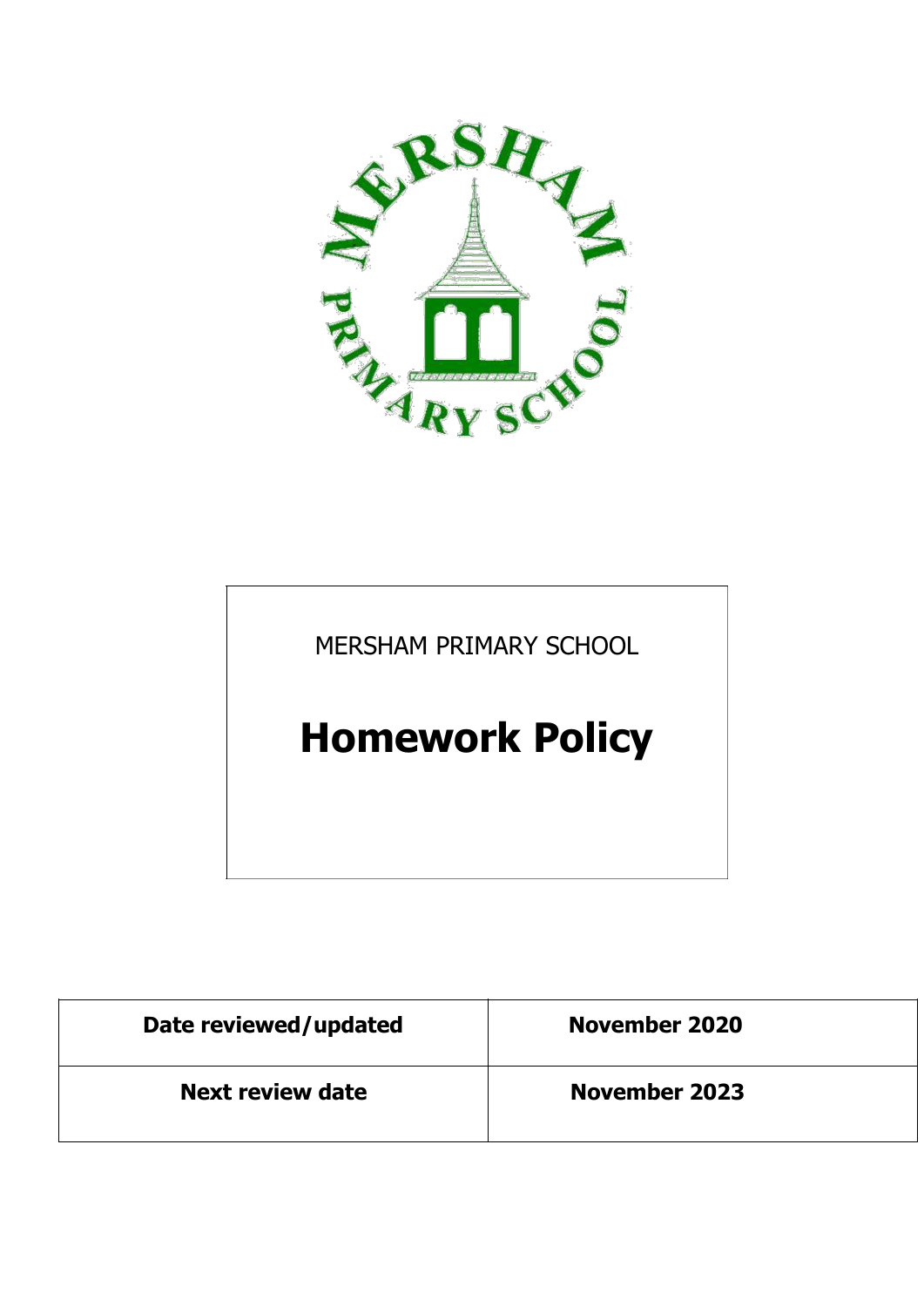# **Mersham Primary School**

## **Homework Policy**

### **Aims of Policy**

To provide a clear definition of the purpose and nature of homework at Mersham Primary School. To establish how homework will be organised and to ensure progression across the school.

To identify the roles and responsibilities of those involved.

#### **Purpose**

The purpose of homework at Mersham Primary School is to broaden the context of learning and provide enrichment and extension. It aims to provide meaningful opportunities for parents to be involved in their child's learning.

## **Application**

#### *EYFS*

Children will be provided with a suitable reading book which will be changed as appropriate. It is expected that they will read with an adult at least three times a week, and that this will be documented in their reading record.

Phonic consolidation will be sent home weekly.

Where relevant the class teacher will provide a "Learning Link" to parents, with suggested activities which support learning in class. The class teacher may also choose to set additional activities via Tapestry.

#### *Key Stage1 and Key Stage 2*

Teachers will provide termly homework grids linked to the class topic or another current teaching focus. Guidance for the completion of these tasks will be included.

The homework will allow children to choose from a range of well planned, meaningful activities, which utilise Bloom's Taxonomy, while encouraging engagement with parents. Whilst Key Stage One and Key Stage Two will be allowed to freely choose the order of completion of these tasks. Children will be provided with a suitable reading book which will be changed as appropriate.

It is expected that they will read with an adult at least three times a week, and that this will be documented in their reading record in a way appropriately matched to the age of the child.

Weekly spelling homework will encourage the children to investigate a spelling rule or phoneme that has been taught during the week, as well as learning specific common exception words and high frequency words.

In KS2 children will also be expected to practise their times tables at home each week.

Where appropriate children may also be asked to practise mental maths skills or complete other maths tasks.